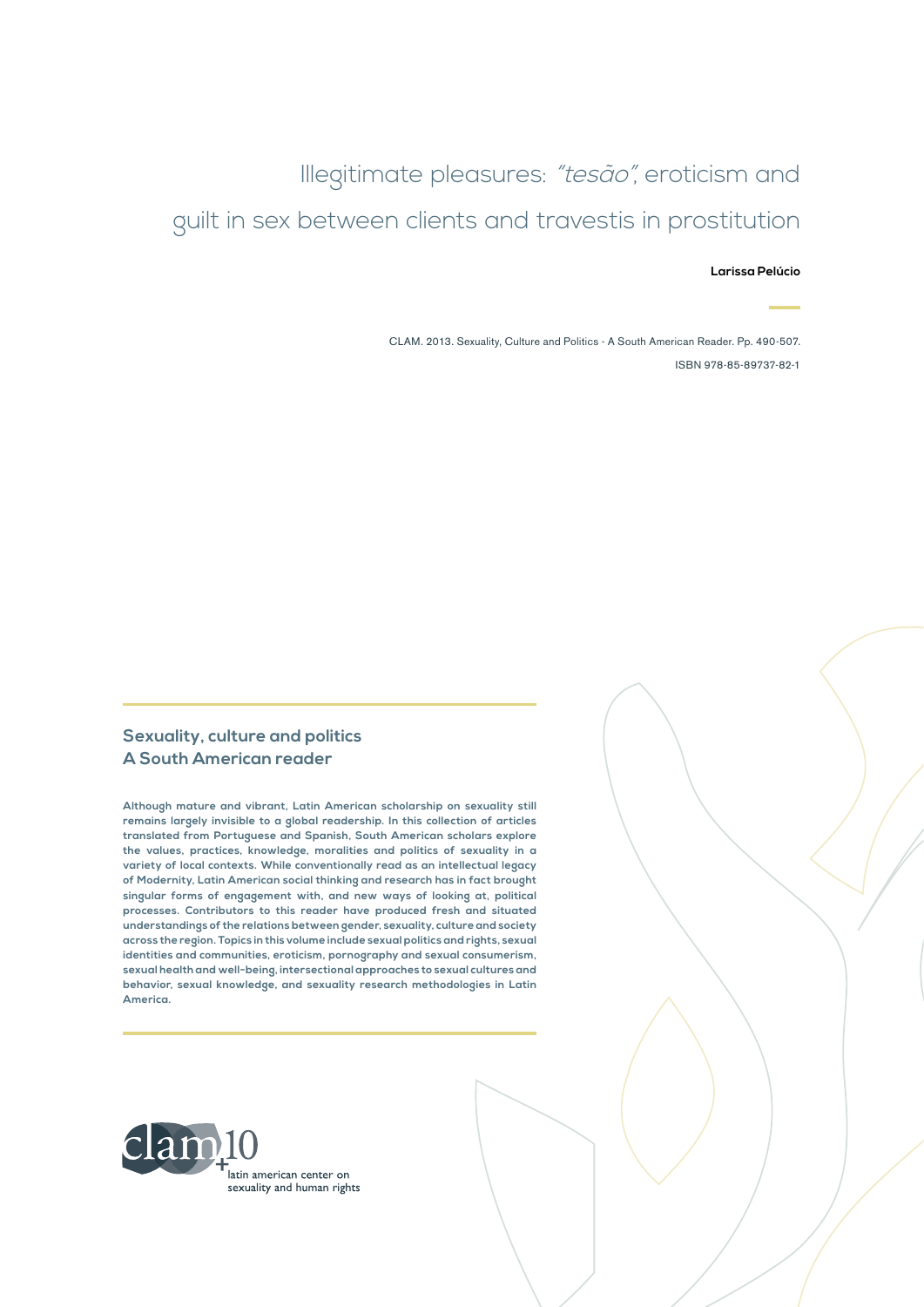# Illegitimate pleasures: "tesão", eroticism and guilt in sex between clients and travestis in prostitution\*

**Larissa Pelúcio \*\***

A hot summer late night: at least 25°C after midnight. Along the way, one of our friends suggests that **we go poke fun at the** *travecos* **over at their traditional spot** in Rotary Park… So that's how I found myself in one of the alleys over there, in front of a *travesti*, 1 a beautiful dusky one in a **black leather mini-skirt, showing off her thick, well-formed thigh. She also wore a sort of metallic gold netlike top, which emphasized her delicious, medium-sized breasts** and flowing black mane which reached almost to her waist. She had a **face that made her look like she was ready to do the nasty right there and then**… Feeling panicky and all mad with *tesão*, 2 I follow into a small back alley that's **dirty and smells of piss and trash**. Its humid walls are whitewashed and a small ray of light only serves to illuminate the first meter of that small space… Rapidly and with a kind of hunger I'd never seen before, she pulled my member out from my pants and took it completely into her mouth… **I lean back against that rough and dirty wall and look up, seeing the incredibly clean sky of the city**. I try to not cum quickly by thinking of anything else. **She gets up and rubs my cock over her breasts and stomach. My cock hits hers. It's also hard and popping out of her panties. I feel her large, hard scrotum. She spins around on one high heel and, without further ado or any protection whatsoever, she starts to feed my cock into her asshole**... In a flash, **she shoves me up against the wall** and I'm suddenly deep in her delicious ass…. Already losing control, **my neck slams up against the wall, repeatedly, pain mixing with pleasure**… I can't breathe and **I feel like I'm dying, like my soul is abandoning my body**… I fall on my ass on the

<sup>\*</sup> Translated from Portuguese by Thaddeus Blanchette. Originally published as: PELÚCIO, L. 2009. "Gozos ilegítimos: tesão, erotismo e culpa na relação sexual entre clientes e travestis que se prostituem". In: DÍAZ-BENITEZ, M.E. & C. E. FÍGARI (Eds.). *Prazeres Dissidentes*. Rio de Janeiro: Garamond. P.71-91.

<sup>\*\*</sup> PhD. Post-doctoral fellow at State University of Campinas; Professor, Paulista State University Júlio de Mesquita Filho (UNESP).

<sup>1</sup> Translator's note: *Travesti* is the current Brazilian category for a biological male engaging in female gender performance. The English "transvestite" is not an appropriate translation, as in English it refers to a non-permanent or semi-permanent gender performance, while a *travesti* generally lives as female permanently, and typically engages in some form of permanent body modification. Note local differences in the use of *transsexual* for persons who, unlike *travestis*, feel that they live in the wrong body and typically wish to have gender reassignment surgery. The appropriate use of these two terms, as well as *transg*ê*nero*, is hotly debated currently within the Brazilian LGBT movement. For the purposes of this article, however, we will use the Portuguese original, as it is an emic term, amply employed by the author's informants. "*Traveco*" is a derogatory form of "travesti", also maintained here in its original Portuguese.

<sup>2</sup> Translator's note: We have found no convenient English translation for the colloquial term *tesão* other than, perhaps, "horniness." It literally indicates an intense feeling of sexual desire. We have kept the Portuguese term throughout the article.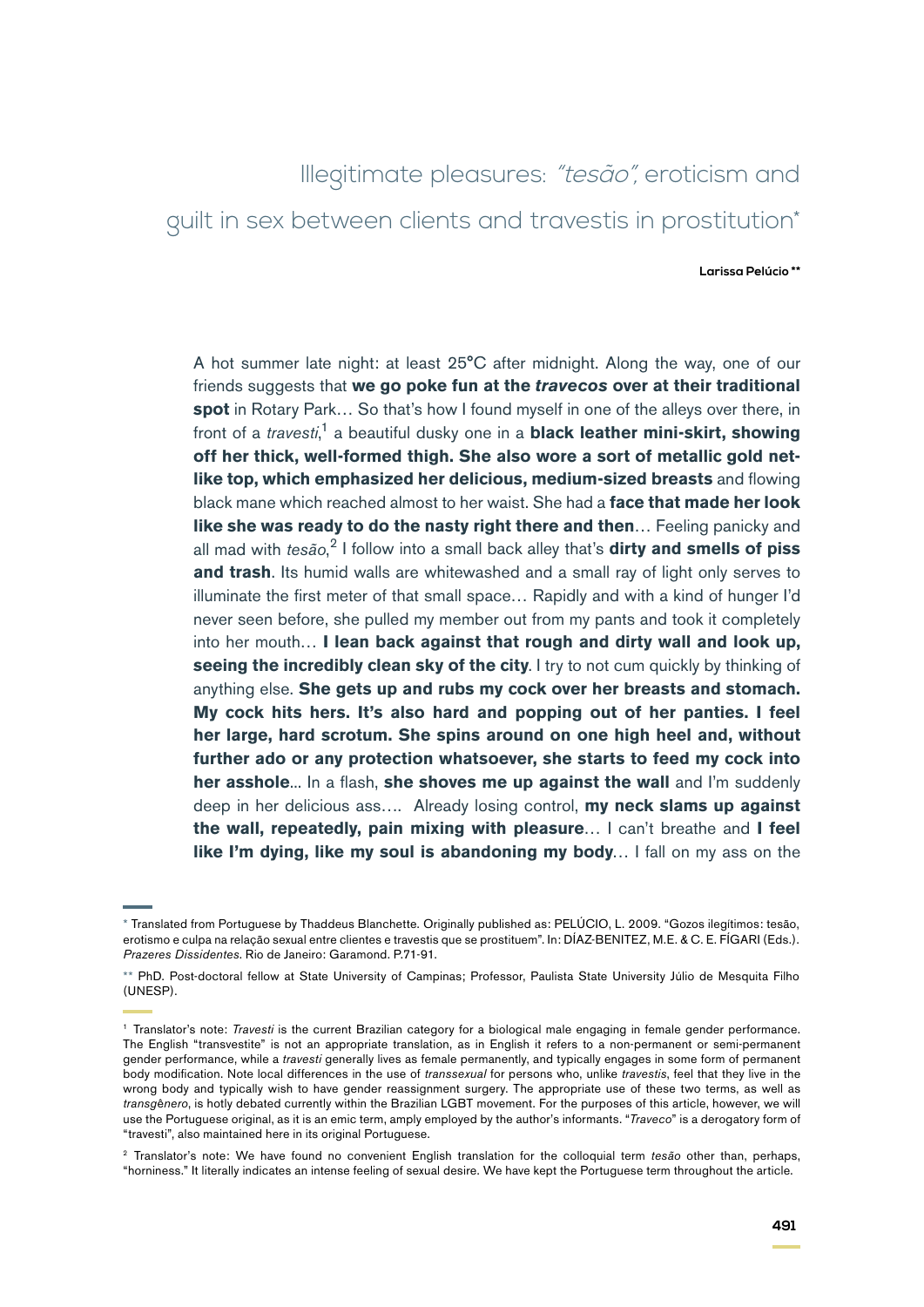floor… She kneels down over me and kisses me, almost giving me mouth to mouth resuscitation. **We're sweaty, wet. Her smell is strong, mixed with the scent of cheap perfume and this excites me more**… After a few minutes, **a desperate mixture of disgust, regret and shame washes over me.** I have to get up and run out of there. (Blog T, 09/07/2006. [www.blogt.da.ru.](http://www.blogt.da.ru) Emphasis by the author)

"We are in the midst of obscenity" (Moraes and Lapeiz, 1986:08). Public sex, commercial sex, non-reproductive sex involving a man and a travesti who seduces him, who takes him to the limits of his self… these elements invoke interdiction, impurity, the obscene. The shift to the realm of obscenity<sup>3</sup> begins with the protagonist wandering about the city, leaving behind the "respectable" urban areas and moving towards a symbolic borderland, where one can find a vast selection of marginalized urban types. This movement also involves danger, whether imagined or real, and fear, as an element causing arousal.  $CR\_Tlover<sub>1</sub><sup>4</sup>$  the author of the above report, also crosses class boundaries in his journey to the travesti prostitution zone. This transgression results in the heightened tension and "*tesão*" which permeates relationships between travesti prostitutes and their clients. That is often narrated by the latter on specialized internet blogs and forums. This makes me think of Bataille's (1987) views on eroticism and the rupturing movements that prepare bodies for pleasure.<sup>5</sup>

Let us return to the narrative above, however, and contemplate the almost-nudity of the travesti. Thick thighs, breasts almost exposed and the "face that made her look like she was ready to do the nasty" highlight the obscene and increase the narrator's excitement and our own voyeurism. The travesti then takes matters into her own hands, and her female-incarnated body becomes the active partner in sexual intercourse. The place where this is carried out is public, dirty, dangerous—in contrast to "the clean sky of the city" where sex is domesticated, predictable, and procreative. In the midst of odors, pain mixes with pleasure as the travesti offers up her anus without protection.

<sup>3</sup> According to Moraes and Lapeiz, "obscene" has two different semantic definitions. The first comes from Havelock Ellis, a 19th century English doctor, who suggested that the word means "outside of the scene". The second, taken from the *Aurélio*  Portuguese dictionary indicates an opposing meaning that, nevertheless, refers to the former. The obscene is something that appears in a scene but which should not be there (Moraes and Lapeiz, 1986, p. 08 and 09). According to the dictionary, that which is obscene also wounds our sense of decorum: it is impure, dishonest. This is the root of what I mean when I refer to the movement of something which should remain hidden behind the scenes, but which is nevertheless seen (ob = in front of; scene = scene). This is what the author of the report cited above does: he lives behind the world circumscribed by his class and gender and moves to another by transforming this erotic, personal and intimate experience into a public report and posting it on a blog dedicated to men who like to have sex with *travestis*.

<sup>4</sup> People who use the internet commonly adopt "handles" or nicknames which they may maintain when moving from place to place online. Among men who identify as "T-lovers" (more on them below) it is common that these "handles" have some connection to the "T universe" (that is, the social world of men who enjoy having sex with *travestis*). Handles also typically highlight certain aspects of masculinity, such as being the "active" partner in sexual intercourse, the size of one's penis, physical strength, etc.

<sup>5</sup> According to Bataille (1987), genders are rigidly conceived, with the feminine/passive/violated set reserved for women and the active/aggressive/violator set reserved for men. This view of things runs into analytical limitations when dealing with the sorts of relations described in this article. Thus, I employ Bataille's interesting theoretical arguments advisedly; in particular the way he thinks about the elements that eroticize sexual encounters. I employ that to discuss relationships between *travestis* and clients.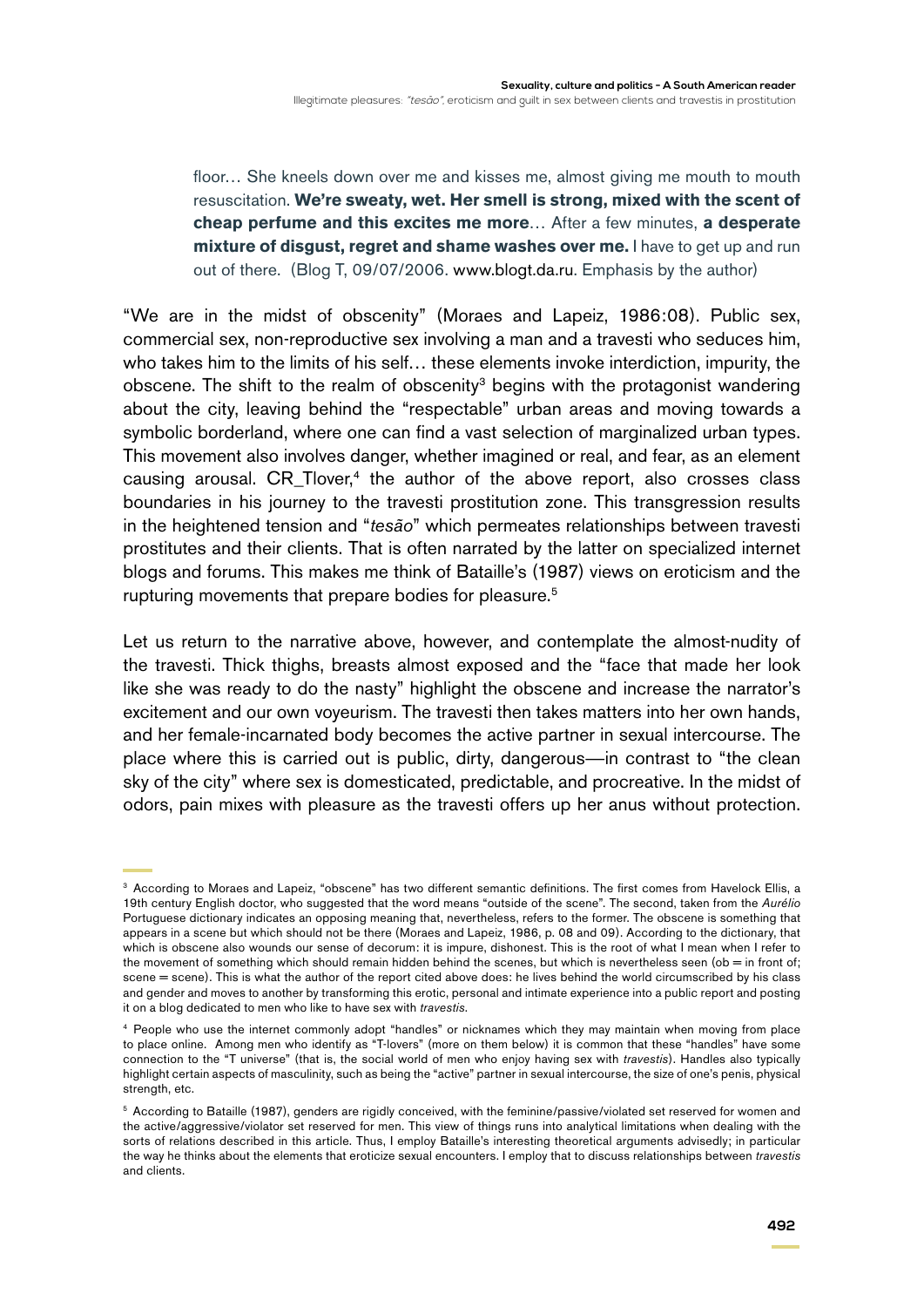The hygiene implied by a condom would not fit in the dirty, $6$  urine-soaked alley and the smell of cheap perfume. The smells denote another space in terms of class, outside of the author's normal experiences and routine. The author seems to almost die from the mute ecstasy of sexual intercourse.<sup>7</sup>

## **He then runs away**

The report concludes with the protagonist telling his horror about what he has done, denying his pleasure and disdaining the "object" of his desire. To the travesti, it is here that another "faggot" is born.

Within the gender demarcation and sexual practices of travestis, the opposite of a "faggot" is a "real man;" that is, a man who is always "active": penetrating and dominant. The range of travesti classifications of clients is much wider, however, and takes in such types as the "wholesale," the "difficult," the "trick," and the "fine" client. These classifications are not predicated on sexual role alone, but also involve age, beauty, wealth, the manner in which the client approaches travestis—in short, a series of attributes which have little to do with sexuality. Such typologies serve the purpose of locating travestis orient thermo deal with their clients; helping them to protect themselves and practice sex in the manner they judge to be most adequate for each particular client. It also comes handy to find a steady sexual/affective partner.

Even within this wide array of classifications, travestis always see their clients, in principle, as "faggots". Not because they like to have sex with travestis, but because by denying and hiding their desire, thus failing to display male courage and honor, clients act in a non-masculine fashion. That is why many travestis claim to be "more macho" than their clients, as they have the courage to "come out" and "face society."

This need by clients to make public displays of masculinity and heterosexuality comes in response to the fact that a travesti is not commonly understood as legitimate expressions of the feminine, but rather seen as a travesty: a man dressed as a woman. This definition is based on her genitalia, which defines her body as essentially masculine. At the same time, however, it is precisely in her male genitalia that, to a large extent, the travesti's erotic appeal resides.

Only part of this appeal, however, because it is not only a penis that clients are looking

<sup>6</sup> Here I refer to the specific context of the narrative. It is not uncommon to find used condoms in the woods, bushes and parks of cities, indicating "public" furtive sex that is not necessarily "unprotected".

<sup>7</sup> Maria Filomena Gregori follows Jane Gallop's suggestions regarding Bataille's reading of Sade to discuss the association of eroticism with fantasies of sovereignty. According to Gregori, this "fantasy supposes that the desiring subject seeks ecstasy in the negation of social roles, in the negation of speech (silence being libertinism's special condition) and in a fusion of differences between partners: differences which are heavily emphasized in order to later be negated or dissolved" (Gregori, 2003: 99).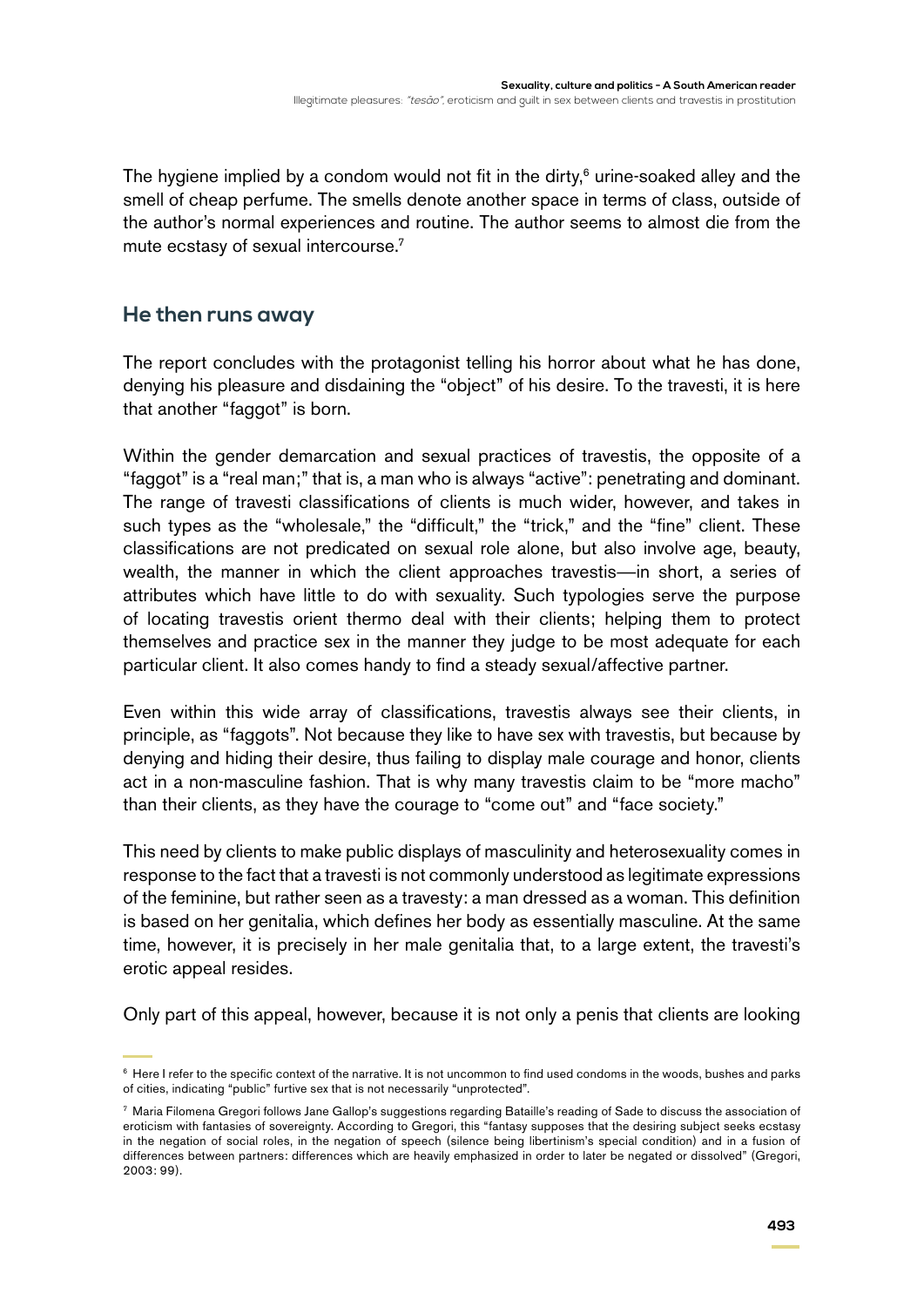for when they engage a travesti, but a certain kind of feminine performance associated with passivity and domination. These desires are made apparent in a form of play that is inverted and reverted during sexual intercourse, but which is almost never revealed by clients when they exchange information with one another on the internet. This sort of inversion is associated with passivity. Most of the travestis in prostitution that I have interviewed portray a fellow who lets her penetrate him as less than a man. Sometimes, travestis relate—resentfully—that they have to "play top" with their tricks, penetrate the client. To make them perform such "inversion" is something that literally has its price.

> I charge 30 when I'm passive, when I'm the woman in bed. And there are those clients who…ask for me to be **active**. For me to be passive, it's 30 *reais*, but for me **to be active** [and here my informant changes the gender in her discourse from feminine to masculine—*ativo* instead of *ativa*] we have to discuss the price….. I have breasts, I have a body. I spent a lot of money on plastic surgery so I could look more feminine. And I like **"MEN"** [she highlights that]. So if I have to…. That's how I survive, like I said before. I sell what they want and what they're looking for. However, the moment I have to bring my boy out and forget... like, I can't be in bed with a man, **with me playing the active role** [once again, she uses the masculine term for "active" and emphasizes it] in front of a mirror. I think it's ridiculous that I have hips this big, breasts this big, this ass and I have to look in a mirror and see myself playing the role of a man! And the guy who's down on all fours in front of me, all hairy… he's a man! He's a man, yes! And that's why I charge more for that sort of thing (Sabrina Sheldon, 30 anos, interview with the author, August, 2003)

The emphatic tone of the conversation takes a new connotation in casual conversations about clients and sex where travestis talk about what gives them pleasure. There are a number of different favorite sexual practices, but "to cum," as a temporal frame in sexual intercourse (marking its end), and also as a mark of its (good) quality is always referenced as a need at some point in the evening.

> I like to be passive. I've always liked that. When I was a little boy, I bet with the boys as to who had the smallest cock… Mine was always the smallest [laughter]. I knew I'd always lose.... I could only give it [i.e., take the passive, receiving role in sex]. But working at night, I can be passive all the time, but sooner or later I need to touch myself, because if not, my daughter... ah, it keeps on going, going, going and sooner or later you need to cum, right? So, if a faggot shows up and wants me to fuck her [take the active role], you bet I'll do it! (*La Raia*, 22 years old, talking to friends in the presence of the researcher, April 2008)

I have collected many of such stories. More than simply reproducing them, however, I want to think about them and about how living these concrete experiences makes us perceive the fluidity of practices and "identities"—how those frequently escape the day-to-day classifications often assumed to be the definitive marks of gender; creating expectations for specific erotic performances.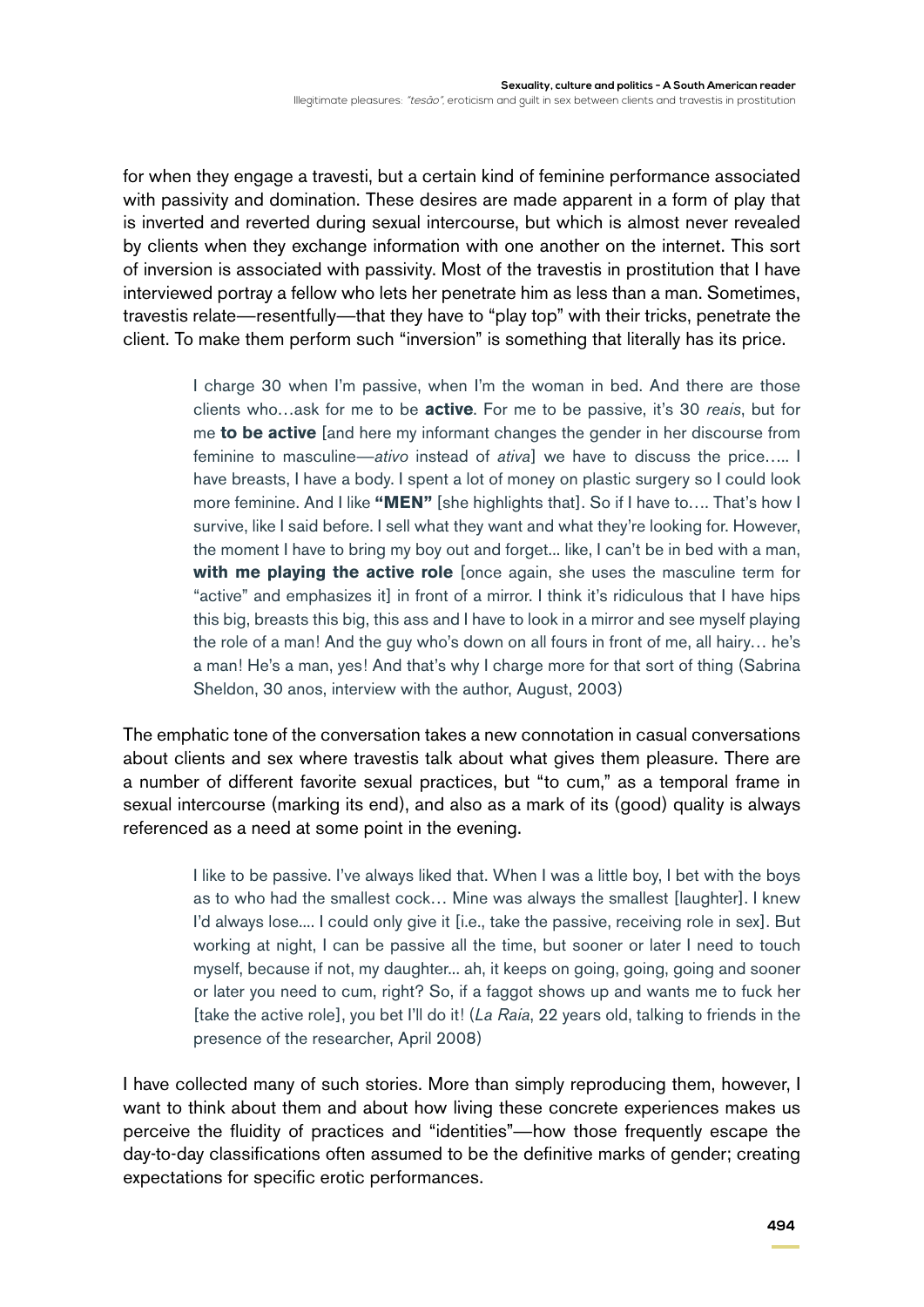Referring to the diversity of gender expressions, Jorge Leite Jr., claims:

[I]n the day-to-day lives of such people, segmentations mix, become confused and lose their meaning to create new meanings. When such labels are exclusively imposed and required, they often act as a limiting factor upon the flows and combinations of bodies, roles and desires (Leite, 2006:262).

I look at erotic practices in order to problematize the supposed concreteness of native classifications in the face of actual sexual practice. I want to demonstrate the anguished searches people embark on in order to find labels with enough explanatory strength to be able to socially translate their desires. This terminological lacuna is filled by a myriad of emic classifications which are, nevertheless, incapable of providing a full account of what happens in the flesh-and-blood encounters of the people who utilize them. My focus here is upon the relationship between travesti prostitutes and clients, the tensions between pleasures, which need to be located in the field of furtive commercial sex for men to be able to withstand them. Oriented by a heteronormative matrix that encapsulates their bodies, desires and pleasures, most clients seem to live out deep conflicts regarding their sexuality. At the other end of the relation, we find the travestis, who find pleasure and disappointment in these slippery and (almost always) nocturnal interactions. These objectify them and fail to recognize their sexual expression, which dissolves the restrictive categories of man/woman, as legitimate (Denizart, 1997:8).

# **Travestibilities**

Living, sharing time with travestis brought to my attention what seemed to be a paradox: while they destabilize gender binarism, they stay within the bounds of a normalizing heterosexuality, leading many of them to see themselves as men who "wish to pass as women." This means more than simply stamping upon their bodies physical attributes understood as a legitimate part of biological women's bodies: it also means investing in a bodily and moral education which might be called an *ethos* (Miskolci and Pelúcio, 2006:09).

This paradox is also expressed in the ways in which the greater part of the Brazilian population sees travestis. Don Kulick and Charles Klein (2010:17) believe that public sentiment towards travestis is ambivalent in Brazil, given that people cannot even define what a travesti is. This inability to situate them within the boundaries of set definitions of gender and sexual orientation makes travestis fascinating and dangerous, appealing and polluting (with considerable emphasis being placed upon the second term of each of these dyads).

This indetermination has worked against travestis, as most people are oriented by the restrictive binary of gender and cannot, therefore, comprehend th travesti experience in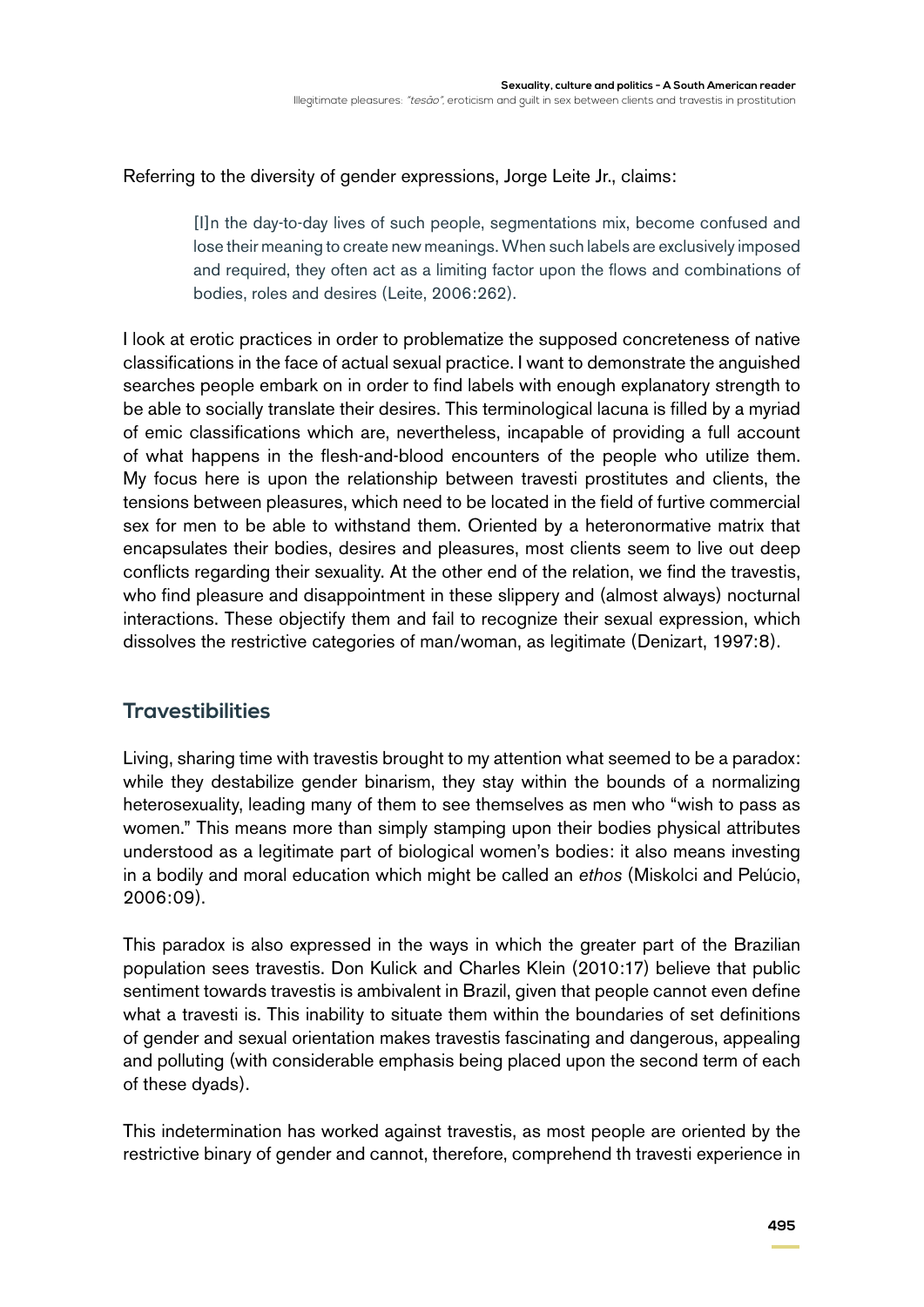its full density and diversity. Constant furtive glances are not enough to allow travestis to recognize themselves in the often fascinated and almost always condemnatory permanent gaze that interrogates their existence. It is as if one cannot legitimately live the life of a travesti.

But who are travestis? To answer this question, one must follow many trails and decipher endless territorial codes, trying to pin down nomadic bodies. With the authority of someone who saw herself as "queer" at ten years of age, Melina says that "a travesti always has something of the woman about her, otherwise she's not a travesti. She has to have silicone implants, breasts."

This is also how Moema, one of Hélio Silva's (1993) informants, defines the experience, emphasizing that travestis must constantly consume feminine hormones in order to be what they are. In the testimony collected by Marcos Benedetti, hormones appear as the fundamental basis for the construction of "*travestibility*:" the substance that, when mixed with blood, creates a "new condition in the body, that of the travesti" (Benedetti, 2005: 78).

"When I speak about travestis, it bothers me that I am simplifying such a complicated universe," writes Suzana Lopes (1995:224), highlighting the plurality of that experience. I have been impressed by this phrase from my first contact with Lopes' text, which acquired concrete meaning through my fieldwork.<sup>8</sup> I met travestis who did not take hormones or insert silicone in their bodies, but who nevertheless saw themselves as travestis. They used women's names, maintained an intense sociability with other travestis and adopted *bajubá* (Yoruba/Nagô-based slang spoken by Brazilian travestis). Although they neglected certain esthetic values (which are moral values as well<sup>9</sup>) common in the travesti universe, they still saw themselves as travestis.

I interacted regularly with people who identified as transsexuals but who lived (according to them) as travestis, given that they worked as prostitutes and made sexual use of their penises. I have also been with travestis who categorically state that they have never, ever, wanted to lose their penis, as well as others who have not even thought about the question, but who have begun to ponder it recently. It is thus important that we understand travesti experience as plural.

<sup>&</sup>lt;sup>8</sup> PhD dissertation research at the Graduate Program Social Sciences, Federal University of São Carlos (UFSCar), conducted between 2003 and 2007 with support from State of São Paulo Research Foundation (FAPESP), published as *Abjeção e Desejo, uma etnografia travesti sobre o modelo preventivo de aids* (Annablume/Fapesp, 2009).

<sup>9</sup> What this means is that *travestis* do not expect a novice to undertake body modifications that would make her look more feminine. Nevertheless, she must comport herself in a feminine manner. Lack of definition regarding one's condition is likewise not tolerated: to become a *travesti,* one must adopt certain bodily disciplining and practice it daily. Like all *travesti* esthetic patterns, these are also linked to moral codes that orient the construction of travestilities. One can be a "little gay boy," for example, but the androgynous and undefined is only tolerated at the beginning of the transformative process. After this, the person gets to be seen as lazy or even as a coward for not diving deep into the transformation.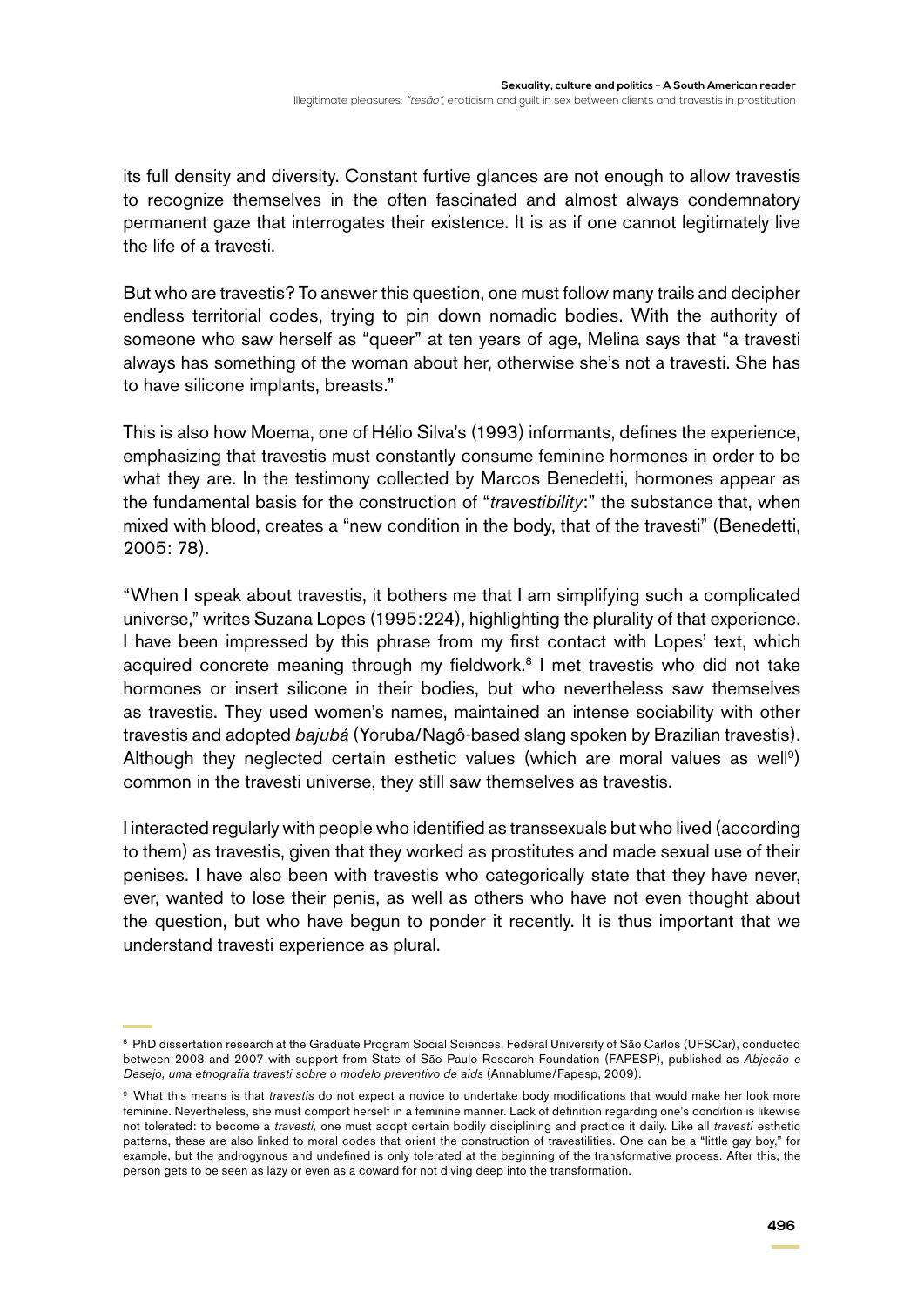Travestibilities<sup>10</sup> can thus be seen as processes involving the construction of a certain type of feminine, often glamorized and historically linked to nightlife and the performing arts. according to Hélio Silva, This form of the feminine is increasingly constructed in ever-more diverse forms as "the historical fruit of the concrete jungle and great urban conglomerates." This relationship with urban life is linked to the trajectories of many effeminate men who seek in the anonymity of the cities a space where they can make their lives more livable.<sup>11</sup>

In the city of São Paulo, where I did most of my fieldwork, travestis who have undergone radical body transformations can be found on the corner of Major Sertório and Rego Freitas Streets. According to my informants, it is there that you can find "the most beautiful and transformed" travestis. Often one finds travestis "top" [successful] on this corner: people who perform in porn films or photo shoots for specialized magazines, or who are well known on social media. Many "European-style" travestis can also be found there. These are those who have already worked in international prostitution and who have usually saved a certain amount of money to buy cars and apartments, as well as to invest in the construction of a more feminine body. To be "European" in this universe is to also be "beautiful" (a term which generally indicates success in the transformation/feminization<sup>12</sup> of one's body) and to be "fine"— i.e. more sophisticated precisely because one has travelled.

In the central region of São Paulo, divas and "nymphettes" tend to hang out in front of the Hotel Grant's, on Major Sertório Street. The "*veterans"* are older travestis who can be found throughout the sex market,<sup>13</sup> but who generally choose less busy spots to avoid competition and generate more profit. These older travestis are also often called

<sup>&</sup>lt;sup>10</sup> I use "travestibility" in a sense very similar to that proposed by William Peres (2004), not only to demarcate the heterogeneity of identity possibilities in the *travesti* universe, but also to avoid the suffix "-ism", which indicates disease and pathology.

<sup>11</sup> The internet has expanded this possible "livable space," with websites that teach one how to take feminine hormones and where the day-to-day life of travestis is discussed. *Travestis* are still drawn to cities, however, in order to find spaces where they can live their lives more fully.

<sup>&</sup>lt;sup>12</sup> Travesti life is something of a never-ending road. A travesti career, however, can be divided into stages. The first of these stages is that of the "little gay" or "gayzinho" (an emic classification). This takes in men who have come out to their family and to "society" (i.e. a wider network of non-family members) but who do not yet use feminine clothes or take hormones. The second phase is "putting oneself together". This means wearing feminine clothes and using make-up to hide one's facial stubble, accent one's cheeks, eyebrows, mouth and eyelashes. At this stage, one still wears feminine clothes furtively and only during moments of relaxation or leisure. The third step is the "transformation" and it is a more nuanced phase. It may involve hair removal and dressing as a woman more often. It may also indicate the use of hormones in such a way that they do not show many exterior effects. Finally, the fourth stage marks the adoption of travesti identity. Hormones are regularly ingested and the person uses a feminine wardrobe almost exclusively, down to underwear. Silicone may be injected in thighs and hips (Pelúcio, 2005, p. 225). The above is obviously a very close-ended schematic way of presenting the transformation process and should be understood like an ideal type, with empirical examples being somewhat different.

<sup>&</sup>lt;sup>13</sup> I work here with Laura Agustin's broad notion of the sex market. This author sees the sex industry as taking in "brothels, apartments rented by the hour, escort clubs, certain bars, beer parlors, discos, cabarets, and cocktail lounges, erotic telephone lines, online sex, sex shops with private booths, massage parlors, health clubs, escort services (call girls), marriage agencies, a great number of hotels, hostels, and apartment rentals, commercial and semi-commercial ads in journals and magazines, stickers, flyers, and cards, porn cinemas and magazines, film and video rentals, erotic restaurants, domination and submission (S/M) services, and street prostitution: a great proliferation of possible ways to pay for sex or a sensual experience. It is clear then that 'prostitution' does not exist, but rather a diversity of sexual services". (Agustín, 2000:03)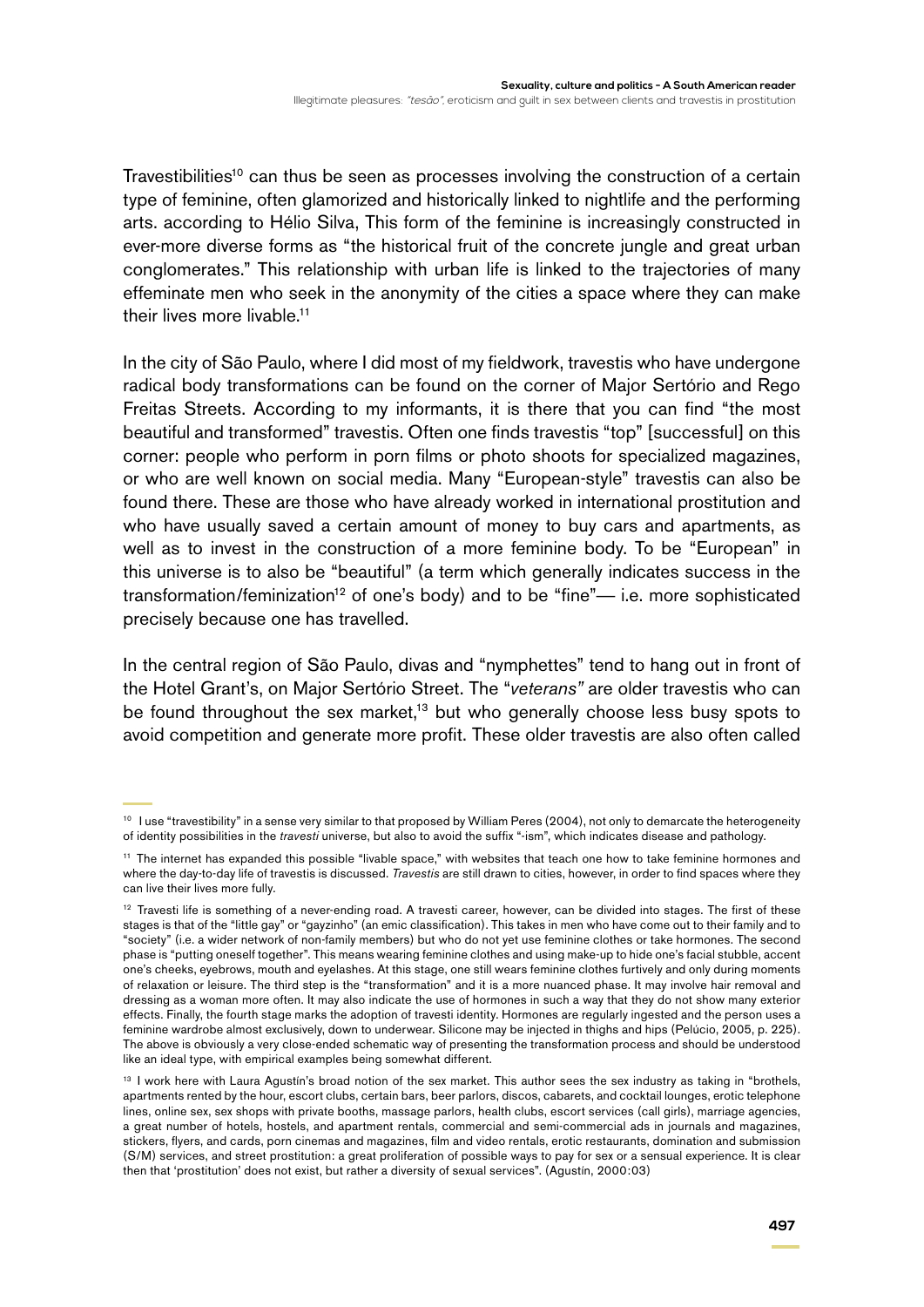"*travec*ões" to mark the exaggerated exuberance of their "Paris-style bodies."14

São Paulo is a reference for all Brazilian travestis. There, they seek out efficient body transformation techniques. The city not only contains a large number of esthetic and prosthetic services, but also a numerous corps of *bombadeiras.*15 Furthermore, it offers many opportunities for travestis to collect the necessary financial resources needed for their transformation, generally through work in prostitution. It is in São Paulo that travestis can come into contact with a large number of men of diverse tastes, levels of wealth and bodily styles. Here, they can increase their sexual knowledge and thus improve their ability to gain money in prostitution and, perhaps, find love.

## **"This is a perfect woman"**

I leave Paulista Avenue corners behind me and dive into the internet. I wander through blogs and on-line spaces where men who like to have sex with travestis meet up. I begin my daily journey at Blog T.<sup>16</sup> Among the chronicles, photos and commentaries posted there, I find a picture of a travesti with long blond hair, sensual and nude, lying with her legs open so that her erect penis is in the center of the shot. From this angle, it appears to be enormous, rising up over the firm scrotum which is also displayed for the delight of those who frequent the blog. The travesti's face shows her being transported with pleasure. Beneath the photo the legend reads: *"this is a perfect woman!!!! Beautiful, sexy and with an additional delicious detail.... enough to make your mouth water!!!!"*

Photos like the one described are commonly found on Blog T. What draws my attention, however, is the legend describing the "perfect woman" with multiple exclamation marks. In it, genitalia appears dissociated from gender. As I visited these spaces daily, it quickly became clear to me that when sex and gender are detached from one another, as in the phrase above, that is often a strategy to affirm the clients' masculinity in contrast to travesti femininity, rather than some sort of subversive take on the associations commonly drawn between sex, gender, desire and sexual practice. This chain, which Judith Butler calls the gender intelligibility matrix,<sup>17</sup> orients the speech by clients and travesti admirers, guiding their perceptions regarding their own sexuality, and destabilizing those same understandings.

<sup>14</sup> This expression, widely used among *travestis* to describe the exaggerated bodies which were in fashion in the 1980s when Paris was the foreign destination many *travestis* dreamed of visiting to have access to cosmopolitan experiences in that city's sex market.

<sup>15</sup> *Bombadeiras* (pump women) are travestis who "make the body" of other travestis by injecting industrial silicone in different parts of the body, making them rounder to approach what is socially referenced as feminine.

<sup>&</sup>lt;sup>16</sup> This *Blog* was interactive, i.e., it allowed visitors to insert comments to the contents uploaded, either pictures deemed sexy, or chronicles by collaborator. It was also a "meeting point" for travesti "admirers" who not only exchanged experiences, but kept up to date with news of what they called the "T world". It offered links to other *blogs* fine-tuned with the T world, and the MSN addresses of blog users, either of travestis or of so-called *t-lovers*. The Blog was still online at the time this article was originally released, but its contents had not been updated for a while.

<sup>&</sup>lt;sup>17</sup> "Intelligible genders are those which, in some sense, institute and maintain relations of coherence and continuity among sex, gender, sexual practices, and desire" (Butler, 1990:23).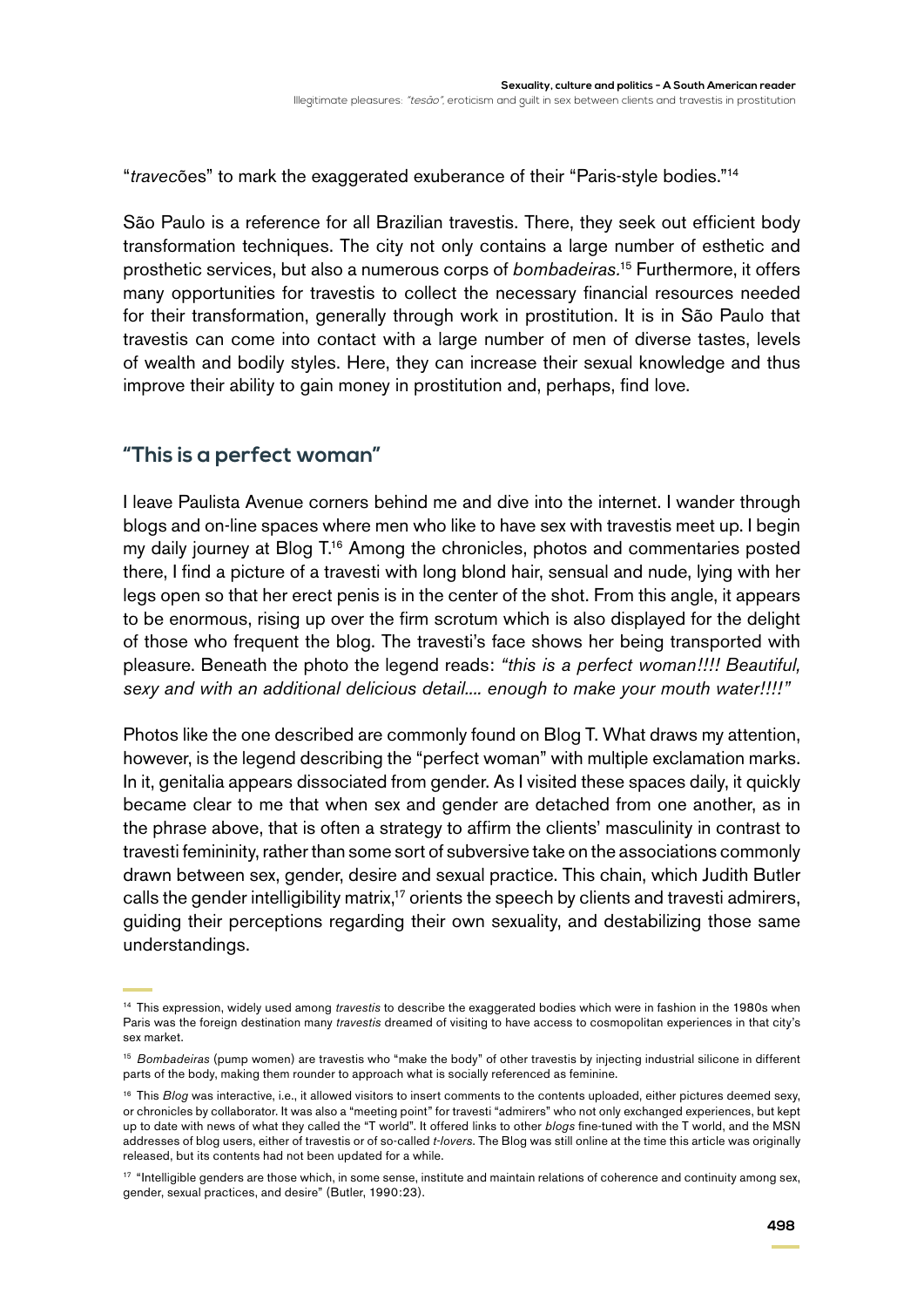In their sexual practices, the men who enjoy sex with travestis express their pleasure regarding precisely that which understood to be masculine about travesti bodies and performances: the penis, semen, penetrative sex. This creates certain perturbations that become hard to administrate and which appear in many of the testimonies I collected from T lovers. As an example, this is an e-mail I received early on in my research:<sup>18</sup>

> The last time I went out with a travesti, **I wanted to be fucked by her**. But let me tell you something first... The travesti I most enjoyed was the second one I went out with. She was beautiful and we spent all the time I paid for (a full hour) screwing and talking. We had fun. **She was always dying to fuck me.** But I never let her.

> She liked licking my asshole, however (and I have to use these terms, I'm sorry, but I think we need to make everything really clear and without hypocrisy, OK?) I liked it ever since she did it for the first time. And she was really good at it. Well, from that moment on, I began to see another whole world open up for me in terms of sex. I began exploring myself in that region. I'd touch myself there when I was masturbating and I'd stick my finger in, etc... Now, returning to the story of how I got fucked for the first time... I wanted to and I asked the travesti to do it, but slow, calmly, because it was my first time. She said that I needed to blow her first, so she could get hard. I was kind of prejudiced about that, but it also made me horny. So I did it, without a rubber. Not for much time, but I did it.

> But having blown her, I began to have my doubts. Given that I saw her penis as a part of her (a woman) which gives me pleasure, am I just exploring what gives me pleasure in sex or am I becoming a homosexual? I really don't feel any attraction to men, but obviously **everything is becoming confused... I don't want to be a homosexual or even a bisexual**. I want to continue liking women and, if I go with a travesti now and again, that's just another way of seeking sex (MM, 28/11/2004, emphasis by the author).

The presumed abnormality suggested by the category "homosexual" is countered by many of the men in repeated and systematic affirmations of their own heterosexuality. In this, they point to the "normality" of their behavior and not their desires and practices, even when these destabilize the certainties underpinning their supposed normality. On the other hand, it is precisely their behaviors and practices which can attest to their "normality", given that "men can (and should) satisfy their desires. It is not expected that a man be reticent in fulfilling these, whether in terms of sex, food, drug use, exposure to risk, or expressing aggressiveness" (Villela, 2005:30).

<sup>18</sup> For two and a half years I interacted with a group of *t-lovers* from the City of São Paulo, by attending T Day (offline gathering which took place in São Paulo and other capital cities for at least four years), barbecues, birthday parties, dinners, and going out to GLBTT clubs. This intense cohabitation meant an immersion in the night world inextricable from the travesti universe. Along these years of research I interviewed around 45 clients via *Messenger*; I organized 300 pages of e-mails in response to interactions initiated at the online social network Orkut; 300 pages of *e-mails* compiled while attending an online forum of selfidentified *t-lovers*; and more than 30 files with texts and comments collected at Blog T.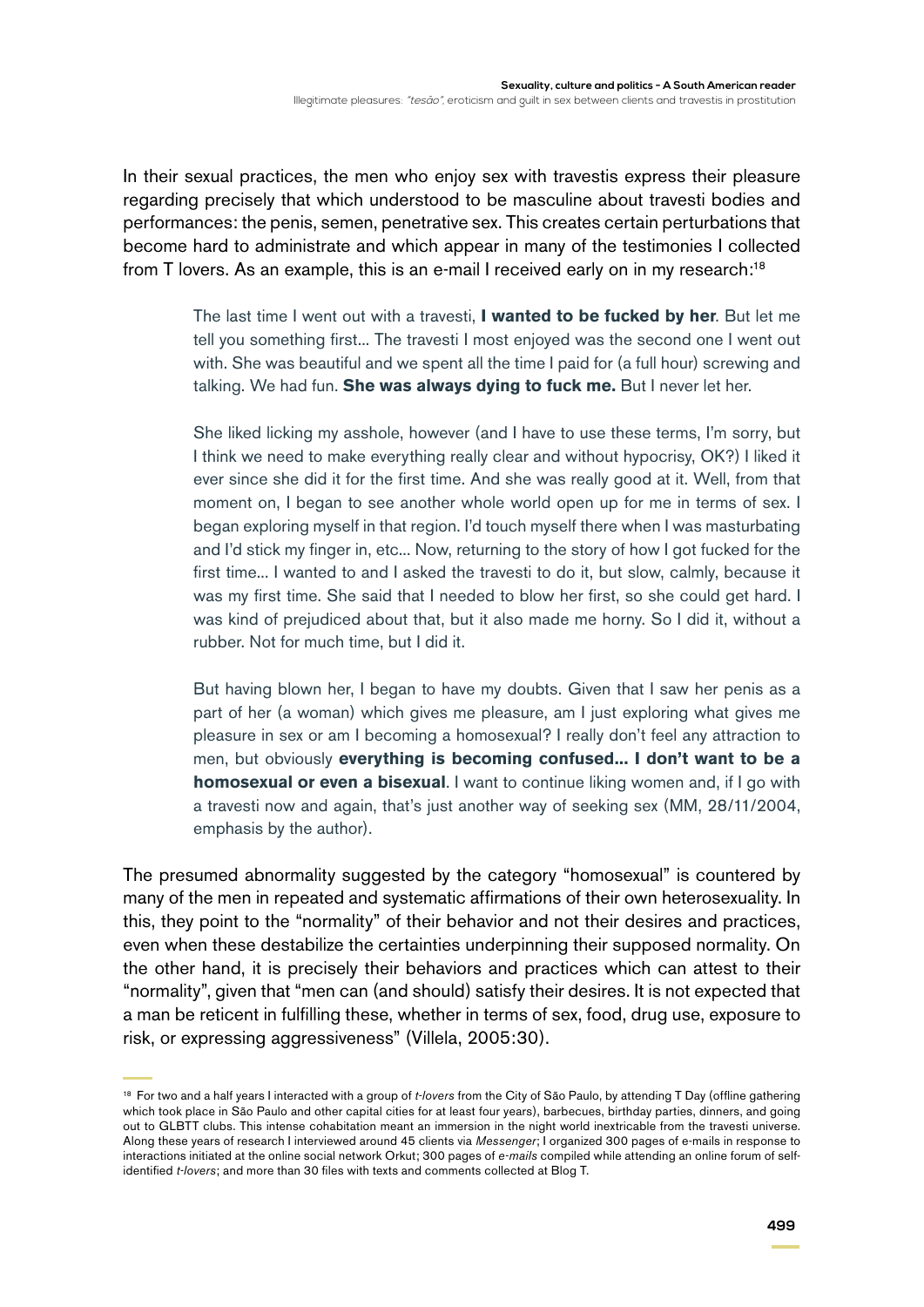Even so, it seems that it is important to them to repeatedly emphasize their essential heterosexuality for it is there that they somehow find "the truth of their self" (Foucault and Sennett, 1981). This truth appears to be centered upon the anus, an orifice with the power to reveal much about those who desire and enjoy it, often making them feel "dirty," "perverted," "violators." "Given that it is a part of the lower rear of the body, directly linked to feces and dirt, providing pleasure with no reproductive 'purpose,' the anus is associated with untamed lust and unruly pleasures" (Leite, 2006:223). The asshole is illegitimate, even while it may be an indication of sophistication in terms of sexual pleasures, as the above e-mail suggests. This same point is reiterated by another informant:

> With regards to anal sex... Look, not all women are into it. And since Ancient Rome, men have been engaging in this practice with the ephebe (I'm not sure that's the right term) and today, I return to my thesis that they [referring to travestis in general] know what a man wants in terms of anal, from darting tongues up to a finger in one's asshole! (Kero Rolla, 13/09/2004).19

"Travestis are a luxury. Assholes are a luxury. Only those who can do it fuck them" (Oliveira, 1994, quoted in Leite, op. cit.). And those who get fucked in the ass are only those who are courageous enough to reveal their desires. To declare that in virtual spaces amounts to compromising one's masculinity. It is an ambiguity that few men talk about in serious terms. Jokes and deprecating, playful comments are employed by travestis' clients in order reduce tensions. I once saw, for example, a frequent Blog T collaborator pass the blog e-mail to an interested person while laughing, saying "all you need to do is type in www-blogt-get-fucked-in-the-ass", alluding to the blog's domain [\(www.blogt.da.ru\)](http://www.blogt.da.ru/) which allows such a play on words in Portuguese.

On Blog T, photos of travestis displaying their anus tend to cause real thrill among blog commentators. The only other comparable photos are those in which *t-gatas* (the Portuguese translation for the term *t-girls*, used internationally to refer to travestis online) demonstrate their erect penises. On such "bullet hole" shots,<sup>20</sup> an online user commented: "What a delicious asshole.... The best thing in the world is when a foxy babe gets down on all fours and offers up her ass... so you can pump it hard." Another spoke directly to the travesti in the photo:

> Alana, I want to thank you for initiating me into this world. Now I want to meet up with you so you can take my rear-end virginity... Because two years ago we fucked so good and I've found no t-*gata* so nice and sincere with whom I can lose my viriginity with! (16/02/2008).

<sup>&</sup>lt;sup>19</sup> The informants online nickname means "I want dick" in internet slang Portuguese.

<sup>&</sup>lt;sup>20</sup> Expression largely used in Blog T and other similar forums to refer to the anus.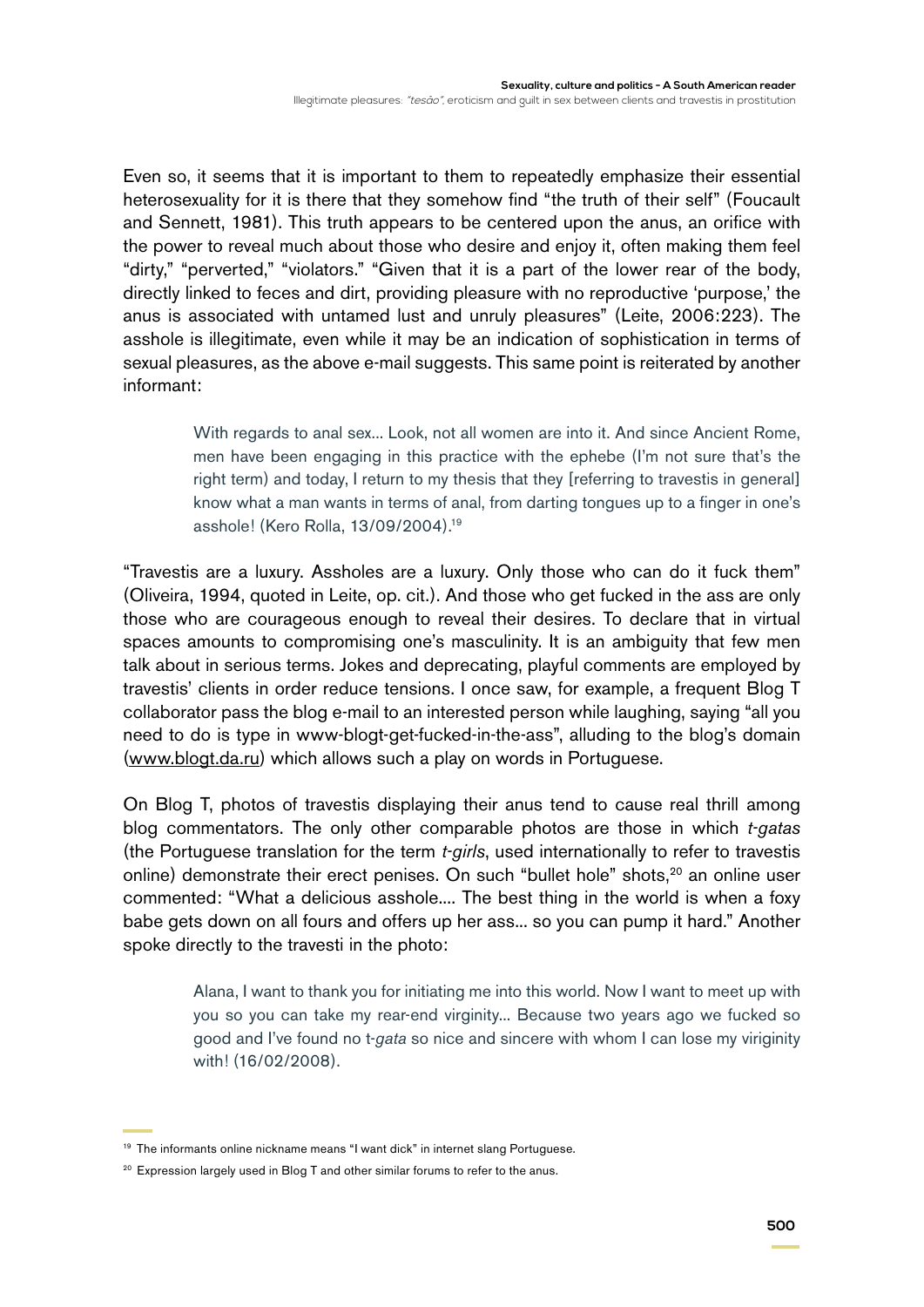The use of the verb "lose" is to me symptomatic in this context. Men who have pleasurable "passive" anal relations end up "losing" their masculinity, or it will be at least seriously put in check, $21$  The fact that this "loss" occurs with a "nice and sincere" travesti who is, above all else, "feminine", minimizes the loss of prestige.

Maria Filomena Gregori argues that "the concept of eroticism as the transgression of moral conventions is permeated by the positioning of the relationship between the masculine and the feminine as an active/passive dyad" (Gregori, 2004: 236). In the case of travestis, aside from the feminine body and the "inversion" of roles, there is another element that violates conventions: contact with the travesti's semen.

> Semen is a substance that generates much pleasure for some of the clients with whom I have interacted. To touch, feel and taste "cum" excites and pleases many of the men (...). Semen is a liquid that is heavily impregnated with symbolism, associated with masculinity, strength, reproduction and life.<sup>22</sup> Seeking sex with travestis, touching their penises, having contact with their semen, taking on a sexual role understood as feminine are acts that are in themselves transgressive (Pelúcio, 2007: 90-91).

Pleasure and desire often operate precisely through the inversion of these hierarchies,<sup>23</sup> inciting men to seek out nocturnal adventures and "suspect" sites.

# **Rigid genders in fluid bodies**

We are in São Carlos, a medium-sized city in the state of São Paulo, near Avenida Getúlio Vargas, the traditional location of the city's sex market. One "difficult" night,<sup>24</sup>

<sup>21</sup> In her prologue to the Spanish edition of Guy Hocquenghem's *Homosexual Desire*, Beatriz Preciado writes that "to homosexual men, the anus, understood exclusively as excreting orifice, is not an organ. It is a scar which leaves the body castrated. The closed anus is the price that the body pays to the heterosexual regime for the privilege of masculinity (Preciado, 2009:136 -137, our translation).

<sup>22</sup> In *O Uso dos Prazeres*, Foucault (2012) several times mentions how the "waste" of semen has often been understood as pernicious and weakening at several points in the sexual history of the West. Both in the texts of classical antiquity and in those produced by the "*sciencias sexualis* of the 19th century", semen was of great concern. Although obviously understood in different ways, in both contexts, semen and its "waste" were understood to have the same meaning: semen was understood to be linked to vitality and its waste was linked to weakness, disability and death. Although Foucault does not attempt to write a history of these representations, one cannot help but reflect upon them and on how certain symbolic structures permeate our values.

<sup>&</sup>lt;sup>23</sup> This inversion also seems to operate in other contexts. Camilo Albuquerque de Braz, in his research on homoerotic relations in male sex clubs reproduces a conversation that he had with one of his collaborators regarding erotic practices and their intersections with markers of class and race:

*<sup>&</sup>quot;I think it's a fetish to like black well-hung guys... I'm white, upper middle class…so that kind of guy is something that's considered to be different in my universe.* 

*<sup>&</sup>quot;[That the guy is Black and well-hung?]* 

*<sup>&</sup>quot;Yeah… In reality, it's a sort of inverted domination… Because the guy's there for fucking... but not for being a boyfriend [laughter]." (CARLOS, 34 anos, São Paulo-SP)*

<sup>&</sup>quot;Social markers of difference do not only inform the way subjects are constituted and intelligible and desirable body types are produced in sex clubs. They also are, in some circumstances, perceived as elements through which possibilities for erotic transgression are created" (Braz, 2008, p. 21).

<sup>24</sup> In *travesti* slang, "difficult" refers to all that which is poor, glamourless and without financial resources. It may refer to both people and situations.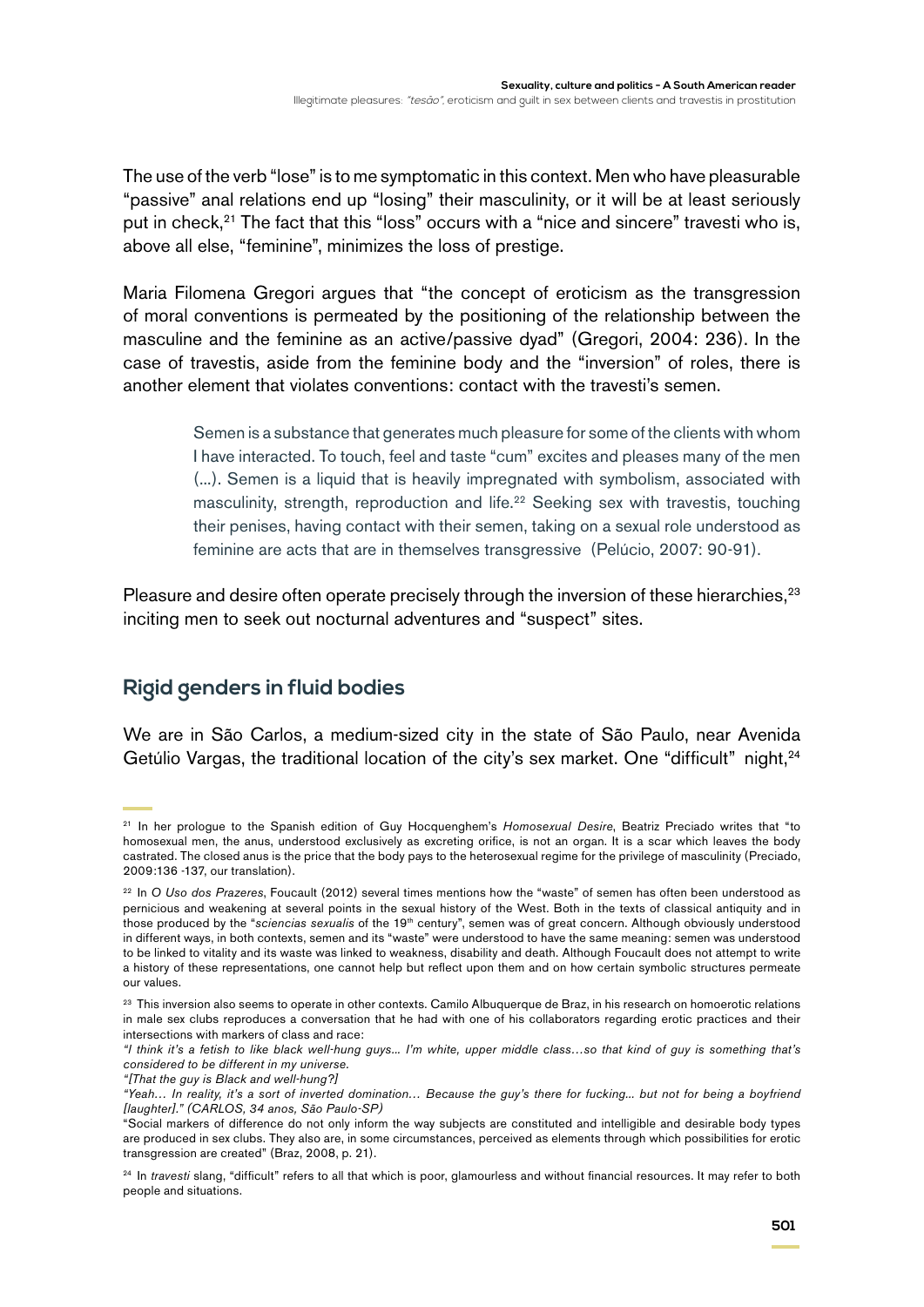a client stops and talks to a travesti. We can clearly see that the client is "fine:" he has money, drives a nice car and wears imported cologne. He sticks his neck out the window and asks the travesti how much, what she does and then, suddenly, "Do you really have tits?" The travesti is offended, but since she hasn't turned a trick yet that night, she smiles. The john is a "fine faggot" and getting into a luxury car is always good for some prestige.<sup>25</sup> She thus accepts the trick.

When she returns, she remarks to me: "Do you think he really cared about my tits? What he wanted was me to fuck him!" She laughs long and loud and jokes about the client who wanted to pass for a "butch", a "real man". According to the travestis, "These faggots are all rotten." Travestis unite two negative classifications in describing their clients: they are not really men and, for this reason, they are morally degenerate for they publically hide their true desires.

The travestis also qualify these men as "rotten faggots" who do not know how to value the feminine attributes of "real travestis:" those who engage in transformative body practices. Shena, with her large breasts, long natural hair (dyed auburn) complains about the "faggots" who would rather pay less and end up with "dressed up queers" rather than pay for a trick with a "real travesti." This prospect depresses Shena. Why go through the transformative process in the first place, making oneself beautiful and sweet-smelling "if the client is going to head over to General Jardim and pick up a queer in a wig?"

According to Márcia, this occurs because "what men really want is to cum." "If a travesti *from* here doesn't go with him, he'll go farther down the avenue, pay \$5.00 and head of with a gay." <sup>26</sup> This orgasmic imperative shifts the "faggot" within the male genderscape once again, because uncontainable desire is understood as being something that is typically masculine.

In the fluidity of these classifications, however, the desire for orgasm can also threaten the client's masculinity, because this can also be associated to the travesti's penis even when the clients attempt to feminize or make it invisible by calling it a "big clitoris," a "comma," or a "grill."

> Men want travestis' dicks! She can have tits, hips, but if she doesn't have a dick she's in trouble, understand? How many men are going to want to fuck with her each night? How many active partners is she going to find in a night? If at night what we mostly see are faggots? The active men are all at home with their girlfriends. At night,

<sup>&</sup>lt;sup>25</sup> Perlongher also observed these sorts of material and symbolic values among Paulista male prostitutes. Cars and fine clothes are symbolic of luxury and this fascinates and "contaminates" the sex worker who is seen as desirable in accordance with the material possessions of their clients. (Perlongher, 1987, p. 146).

<sup>26</sup> *Travestis* refer to men who are openly homosexual as "as gays", using the feminine article ("as" instead of "os" for "the", in Portuguese) in order to mark homoerotic desires as feminine.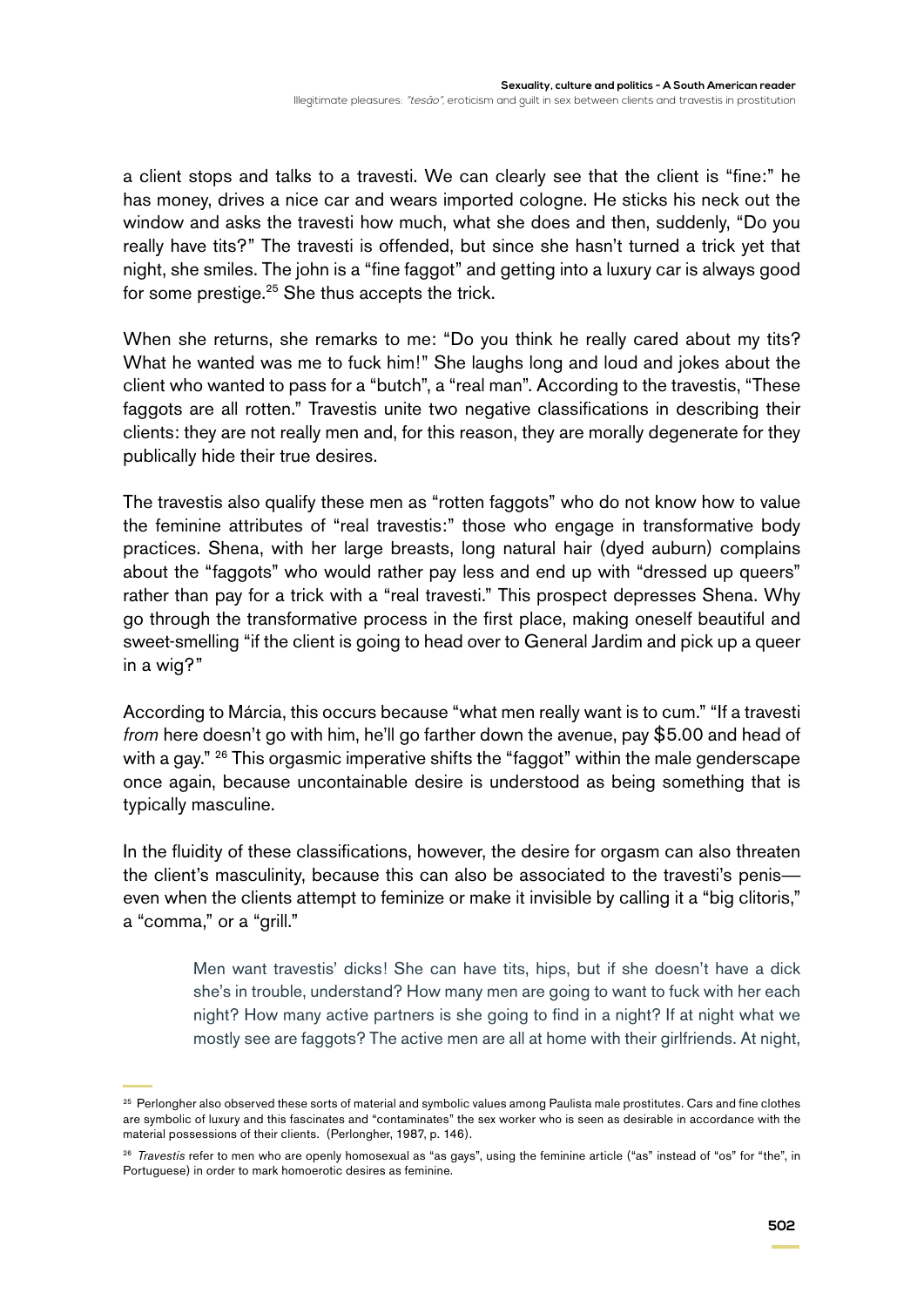the streets are filled with faggots, understand? And what's the faggot's fantasy? He wants that woman to be fucking him up the ass, understand? (Márcia, 40+ year old travesti in an interview with the researcher on 14/11/2005).

This is an intricate network where temporality is a marker that confuses spaces, alters codes, and also changes peoples' bodies and their relationships. Not just the time involved in a life marked by bodily transformations, but also the dichotomous division between night and day. During the "night"—here understood as an abstract spatial and temporal category—it is okay to transgress and indulge in behaviors that would be seen negative or even unthinkable during the day. In the night, there is seduction, glamour, but also many codes and rules.

Bodily styles must, in a certain way, respond to the rules that orient the flows of commercial sexual encounters.These must, at least in terms of their discourse, avoid ambiguity. Androgyny is not well accepted among travestis, as we have seen in Shena's words, which separate "queers with tits" from "gays," even while she suggests that the clients see the two groups as one and the same thing, engaged in sexual practices that may be as indefinite as their bodies—in fact, almost certainly are.<sup>27</sup>

Bodily ambiguity is rare among clients. Generally, the men seeking travestis are more relaxed about their appearances. To perfume, worry about one's hair, skin and shape only reinforces the gender shift that their engagement with travestis creates. They are thus more likely to not take care of their bodies and are often criticized by the travestis in this respect, particularly with regards to their hygiene.<sup>28</sup> These criticisms become particularly strong on those occasions in which the client's "machoness" slips in bed and they end up turning over and offering their ass to the travesti. "The ass is always linked to the feminine, whether it is a boy's ass or a travesti's ass, just as penetration is always considered to be a masculine act, feminizing the penetrated person" (Pelúcio, 2006, p. 88). The "turn" here is both moral and physical. In the former sense, it refers to the act of offering up one's anus for penetration. It is a literal turn: the man who is in front and above, turns to a position considered passive and feminizing, inverting gender roles and hierarchies, destabilizing the relationship and staining his masculinity. And this, then, is the moral "turn": he becomes something else, suddenly unclassifiable.

<sup>27</sup> In his book, based on his master's thesis, Tiago Duque (2010) shows significant changes in the constitution of the *travesti*  esthetics. Duque points out these changes in his fieldwork in Campinas (State of São Paulo). At the same time that he identified a certain flexibility in travestis' feminization projects, which now tend to delay certain bodily investments such as hormone injections and silicon modifications, there have also been certain stabilities. These can be found in the continued association of *travestis* with prostitution and in the violence and prejudice still directed against them. Duque identifies a certain "strategic production" that *travestis* now engage in as a way to avoid gender conventions most commonly employed by older *travestis* while utilizing the "closet" as a resource. According to Duque, this "strategy" allows younger *travestis* greater agency in dealing with stigma and shame, allowing them to avoid violence and gain sexual partners.

<sup>&</sup>lt;sup>28</sup> Keyla once told me, while we were drinking a beer in the Elenice, a bar where an off-line meeting of T-lovers was happening, *"There was one dude here who was talking shit about all the* travestis*. 'Ah, that one is like this, the other's tits are like that',*  and laughing. I couldn't hold myself. I went up to him and said, 'Wait a minute, honey, we are born men and have to become *beautiful women so that you can lie down with us, smelly, unwashed, fat…' I told him off. What the hell was he thinking?" (Keyla Zanetti, 23 year old travesti, Field Journal, 19/04/05).*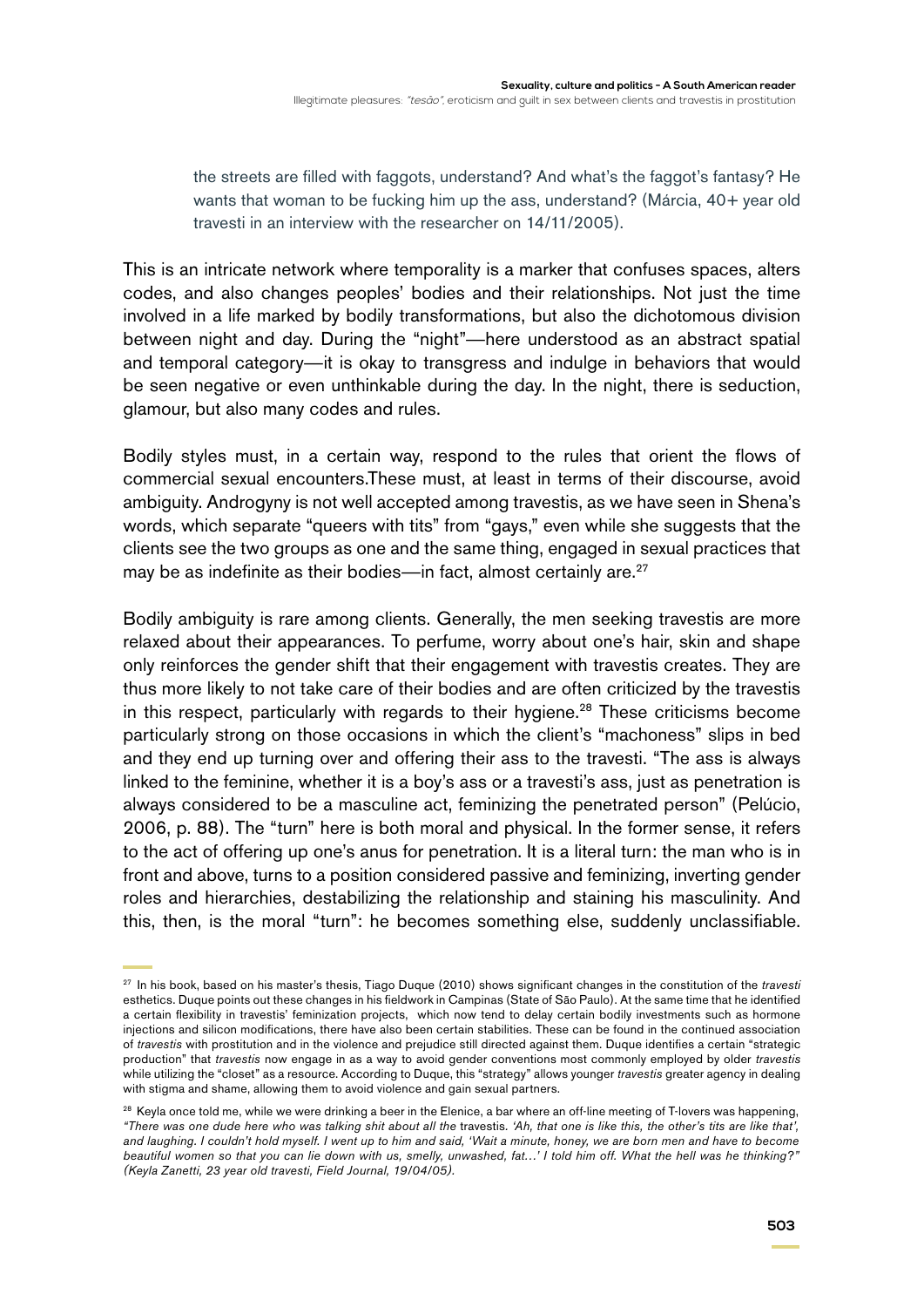By accentuating the characteristics understood as belonging to each gender and thus assuring their intelligibility, travestis thus assert their humanity.<sup>29</sup>

The corporeal subversion of the travesti is thus in counterpoint to the client's normative body, molded by social expectations regarding hegemonic masculinity. It is in the junction of these two bodies that desires and transgressions flourish. The paradox of desire becomes installed here, among the curves sculpted by liquid silicon and the travesti's erect penis. This transgressive body, associated with evil, deviance and impurity should not be so desired or loved by men who see themselves as "good," married, heterosexual, and thus "normal." For this reason, perhaps, many of these men classify this aspect of their lives as a "vice" or an "addiction:" something pernicious, degrading and dangerous, but which they cannot leave behind without abdicating something that is profoundly their own.<sup>30</sup>

> ...After some minutes, a desperate sense of disgust, regret and fear, all mixed together, took hold of me and I tried to run away. Pulling my clothes together any old way, I jumped up and ran out, hearing the curses of my recent partner behind me.

> I ran and ran, like a 100 meter dash runner, without direction, without thinking, overtaken by remorse and regret. I come to a deserted park and try to hide. I can't look at my friends. No one can know. I lay there for hours, ashamed of myself, sobbing and promising that I would never do something like that again, if I can only get out of this situation alive, without having caught anything. I tell myself I'm a man and nothing else, it was a moment of craziness that had taken hold of me. It will never happen again. Little did I know, however, that it was only the beginning… CV\_Tlover, Blog T, 09/07/2006. [www.blogt.da.ru\)](http://www.blogt.da.ru)

Eroticism and pornography,<sup>31</sup> forcibly kept apart by some thinkers, appear united in these reports of illegitimate pleasures. Paid sex, impregnated with erotic passions, causes as much anguish as pleasure, while pornographic desires makes pleasure

<sup>&</sup>lt;sup>29</sup> The norms of intelligibility compulsorily reiterate and reinforce heterosexuality and relegate to the margins of society those people who do not correspond to these norms. These bodies which "do not matter", because they are imperfectly engendered, are also socially absolutely necessary, however. It is only through these abject bodies, after all, that the frontiers of normality can be clearly demarcated. Those who are relegated by hegemonic discourse to the "invisible and uninhabitable zones" are, according to Butler (1993) beings who have not really "materialized" and, for this reason, are of no import. Those who live outside of the heterosexual imperative serve to stabilize the frontiers of normality and are thus the fruit of this normatizing discourse that institutes heterosexuality as natural. Normality is circumscribed through the fixing of these abject territories, which are strictly understood to be inhabited by non-humans (Butler, 1993, p. 20).

<sup>30</sup> "According to Cutileiro (1977, p. 128) vice is a 'predisposition to the potential social perils that come from (...) women's active social lives'. Piña-Cabral (1989) adds that the word also refers to anti-social and autodestructive tendencies and that the fusion between 'vigor' and 'vice' in everday Portuguese has to do with the association between bodily vigor, fertility, sex and sexuality 'and that these qualities take on a morally pejorative connotation'" (1989, p. 126). (Vale de Almeida, 2002, p. 64, footnote 14).

<sup>31</sup> Jorge Leite Jr. in *Das Maravilhas e Prodígios Sexuais*..., dedicates na entire chapter to discussing eroticism and pornography, seeking to show how this division becomes established by a symbolic negotiation in which pornography is associated with the carnal, natural and animal, in a counterpoint to that which is culturally established and sexually sophisticated. Through this derivative chain, pornography also becomes associated with the sex of the lower classes while eroticism is linked to bourgeois sexuality, understood to be healthy and esthetically refined (Leite, 2006, pp. 34-35).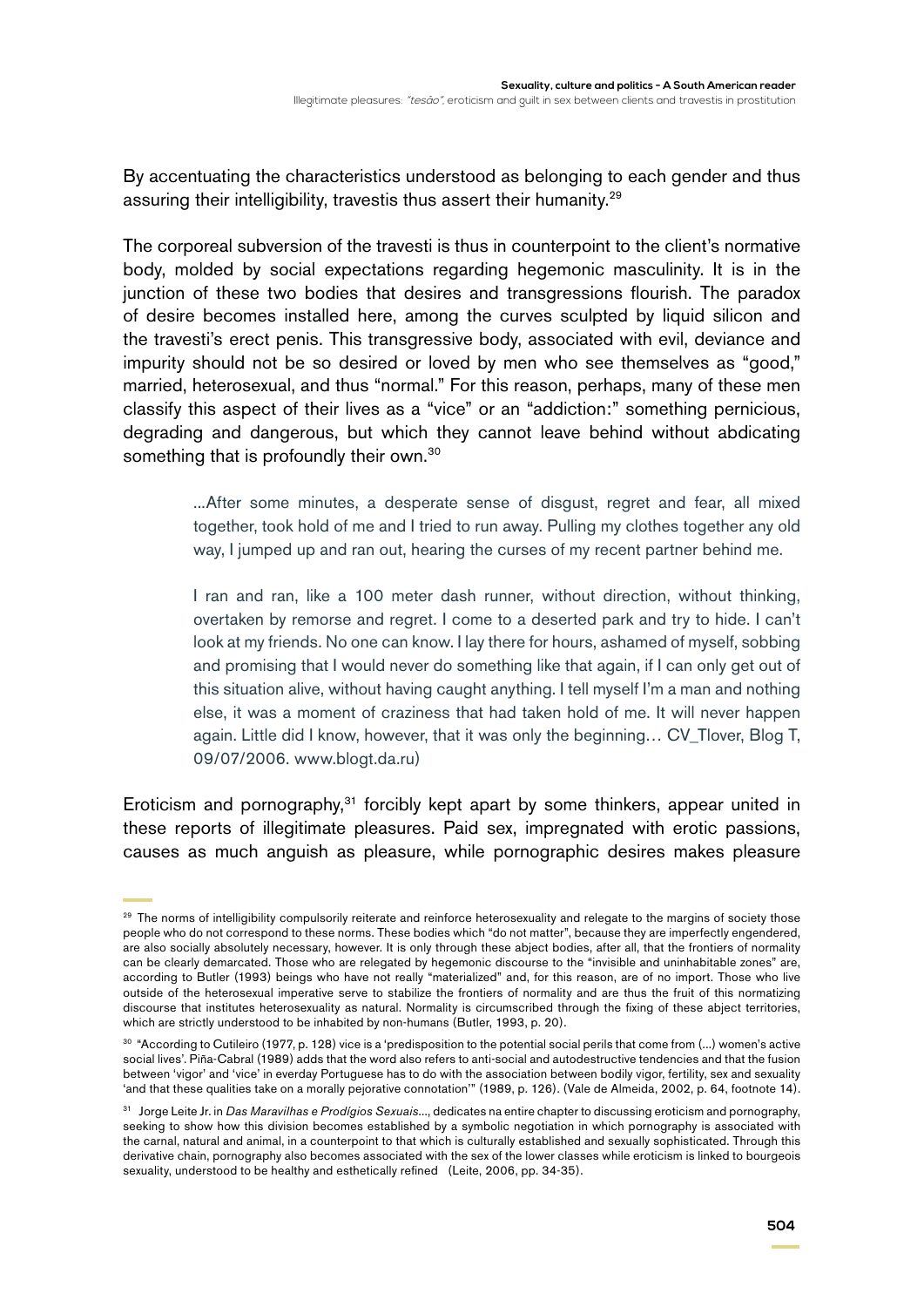blossom at the site of bodies exposed on websites and street corners, inciting delicate existential dramas.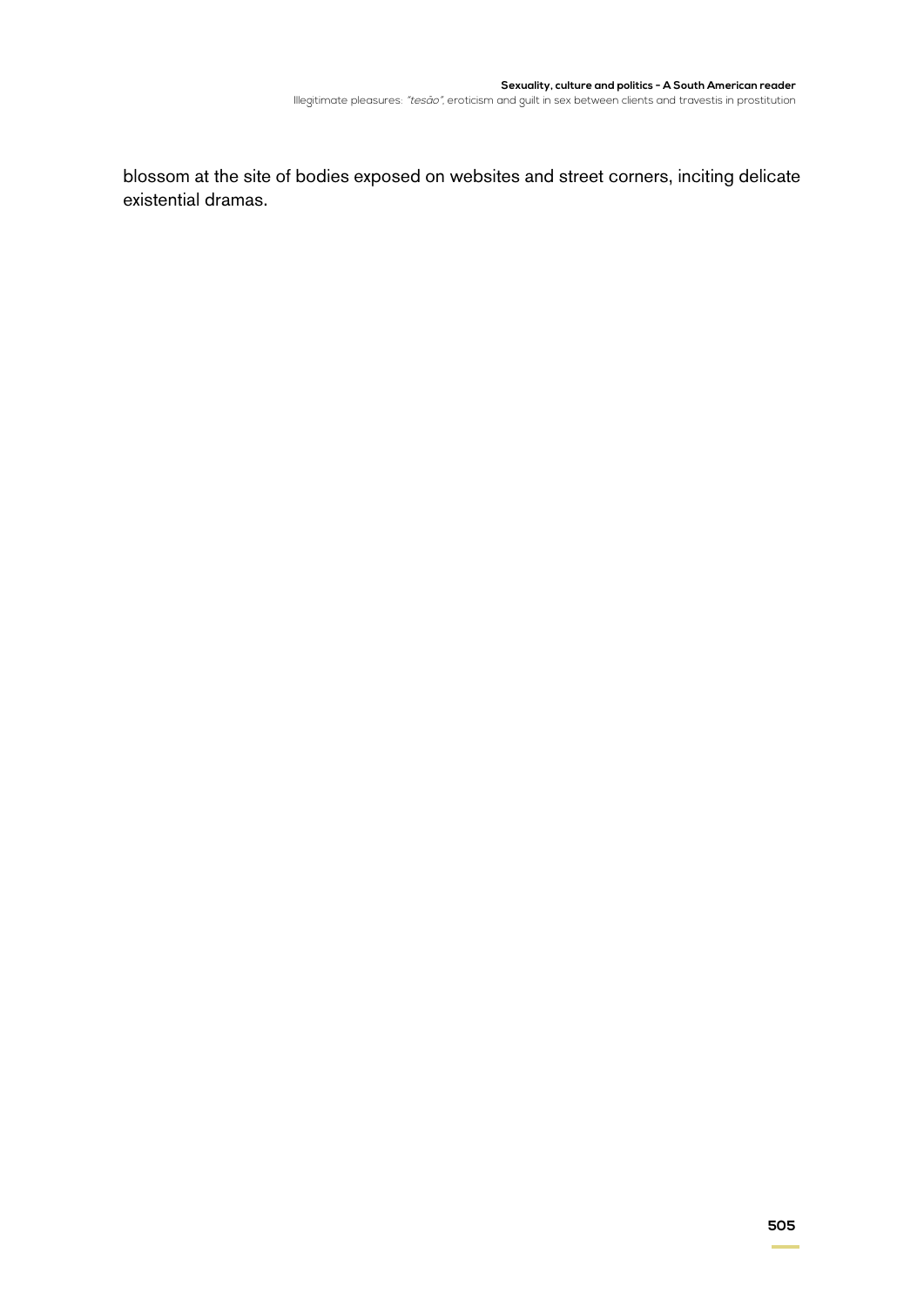#### **References**

AGUSTÍN, L. 2000. Trabajar en la industria del sexo. OFRIM Suplementos, Madrid, n. 6, p. 155-172. Disponível em: www.nodo50.org/mujeresred/laura\_agustin1.html

BENEDETTI, M. 2005. Toda Feita: o corpo e o gênero das travestis. Rio de Janeiro: Garamond Universitária.

BUTLER, J. 1990. Gender Trouble: Feminism and the Subversion of Identity. New York; Routledge.

\_\_. 1993. Bodies that Matter – On the Discursive Limits of "sex". New York: Routledge.

BRAZ, C. 2008. (Dis)posições: gênero, desejo, práticas sexuais e marcadores de diferença entre homens que freqüentam clubes de sexo. Trabalho apresentado na 26ª. Reunião Brasileira de Antropologia, realizada entre os dias 01 e 04 de junho, Porto Seguro, Bahia, Brasil, 2008, p. 25. (Mimeo).

DENIZART, H. 1997. Engenharia Erótica – Travestis no Rio de Janeiro. Rio de Janeiro: Jorge Zahar Editor.

DUQUE, T. 2010. *Montagens e Des-Montagens: desejo, estigma e vergonha entre travestis adolescentes*. São Paulo, Annablume.

FOUCAULT, M. and R. SENNETT. 1981. Sexuality and solitude. In: London Review of Books, 21 May - 3 June, pp. 04-07.

FOUCAULT, M. 2013. The History of Sexuality, Vol. 2: The Use of Pleasure. Random House LLC.

GREGORI, M. F. 2004. Prazer e perigo: notas sobre feminismo, sex-shops e S/M. In: GREGORI, M. F., A. PISCITELLI & S. CARRARA. (Eds.). Sexualidade e Saberes: Convenções e Fronteiras. 1 ed. Rio de Janeiro: Garamond Universitária, 2004, v. 1, p. 235-255. **[English version in this volume]**

GREGORI, M. F. 2003. Violência e Erotismo. Cad. Pagu, Campinas, n. 20. Available at: <http://www. scielo.br/scielo.php?script=sci\_arttext&pid=S0104-83332003000100003&lng=en&nrm=iso>. Acessed: 21 Nov 2007.

KULICK, D. and C. KLEIN. 2010. Escândalo: a política da vergonha em meio às travestis brasileiras. *Anales N.E*., 2000-1223, No. 13, 2010, p. 9-45. Available at: http://gupea.ub.gu.se/bitstream/2077/25200/1/ gupea\_2077\_25200\_1.pdf

LEITE JR, J. 2006. Das maravilhas e Prodígios Sexuais – A pornografia "bizarra" como entretenimento. São Paulo: Annablume/Fapesp, p. 315.

LOPES, S. H. S. S. 1995. Corpo, Metamorfose e Identidades – de Alan a Elisa Star. In: LEAL, O. F. (Ed.). Corpo e Significado - Ensaios de Antropologia Social. Porto Alegre: Editora da Universidade, pp. 227-233.